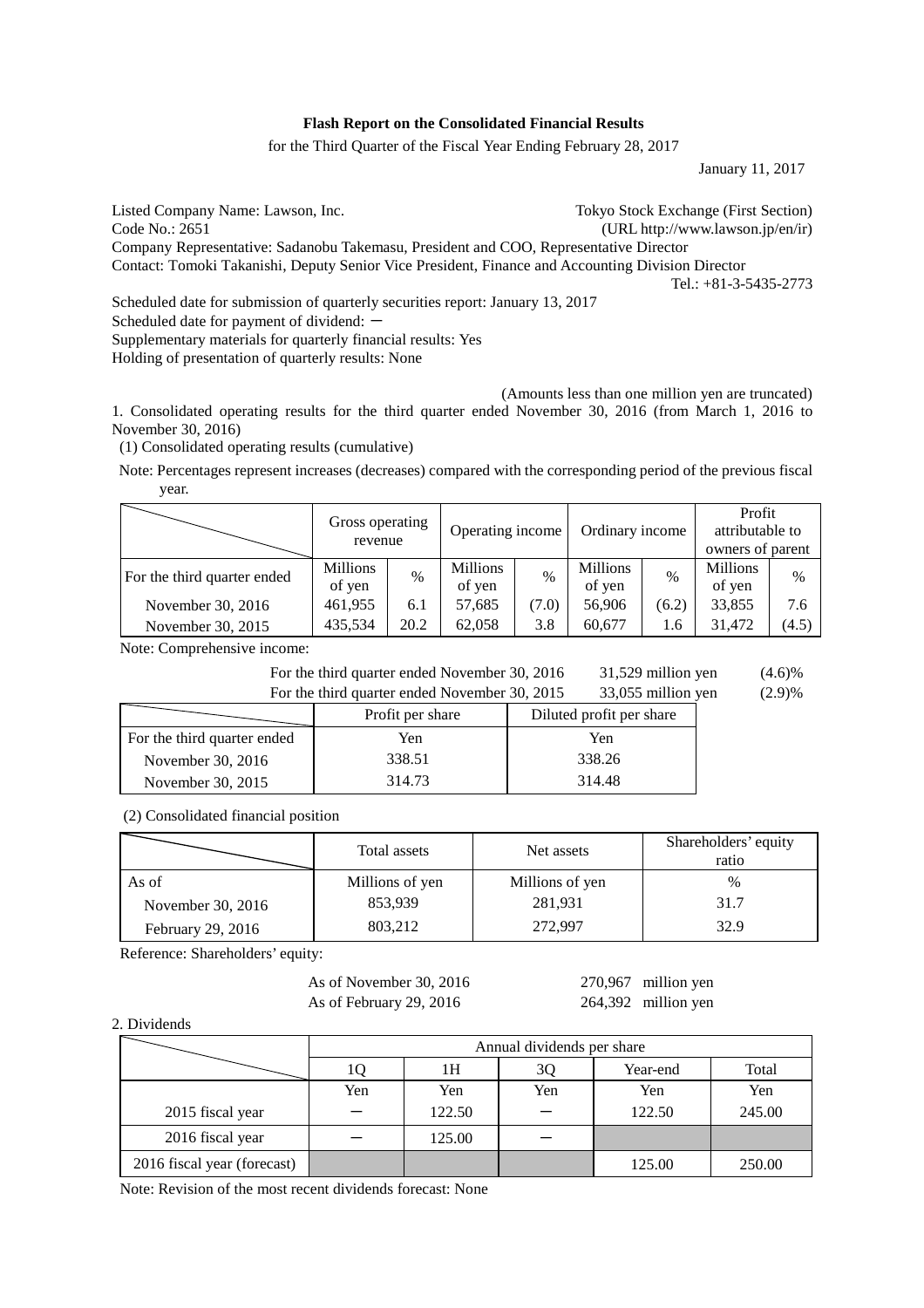3. Forecast of consolidated operating results for the 2016 fiscal year ending February 28, 2017 (from March 1, 2016 to February 28, 2017)

Note: Percentages represent increases (decreases) compared with the corresponding period of the previous fiscal year.

|                  | Gross operating<br>revenue |      | Operating income   |               | Ordinary income    |      | Profit attributable<br>to owners of<br>parent |               | Profit<br>per share |
|------------------|----------------------------|------|--------------------|---------------|--------------------|------|-----------------------------------------------|---------------|---------------------|
|                  | <b>Millions</b><br>of yen  | $\%$ | Millions<br>of yen | $\frac{0}{0}$ | Millions<br>of yen | $\%$ | <b>Millions</b><br>of yen                     | $\frac{0}{0}$ | Yen                 |
| 2016 fiscal year | 642,000                    | 10.0 | 76,000             | 4.8           | 73,000             | 4.9  | 35,500                                        | .3.1          | 354.95              |

Note: Revision of the most recent consolidated operating results forecast: None

#### 4. Notes

(1) Change in significant subsidiaries during the quarterly consolidated period (Changes in certain specified subsidiaries resulting in changes in scope of consolidation): None

| Added: Non |  |  |
|------------|--|--|
|------------|--|--|

e Excluded: None

(2) Adoptions of specific accounting methods for preparing quarterly financial statements: None

(3) Changes in accounting policies, changes in accounting estimates or restatements

- 1. Changes in accounting policies associated with revision in accounting standards: Yes
- 2. Changes in accounting policies other than 1. above: None
- 3. Changes in accounting estimates: None
- 4. Retrospective restatements: None

(4) Number of shares outstanding (common stock)

| 1. Number of shares outstanding at the end of period (including treasury shares) |             |                          |             |
|----------------------------------------------------------------------------------|-------------|--------------------------|-------------|
| As of November 30, 2016:                                                         | 100,300,000 | As of February 29, 2016: | 100,300,000 |
| 2. Number of treasury shares at the end of period<br>As of November 30, 2016:    | 288.014     | As of February 29, 2016: | 301,897     |
| 3. Average number of shares during the period (cumulative nine months)           |             |                          |             |
| As of November 30, 2016:                                                         | 100,009,087 | As of November 30, 2015: | 99,998,426  |

## Note: Implementation status of audit procedures

This flash report is exempt from quarterly review procedures under the Financial Instruments and Exchange Act. As of the time of disclosure of this report, audit procedures for the financial statements have not been completed.

Note: Descriptions on appropriate use of financial performance forecasts and other special notes

Forward-looking statements presented herein such as financial forecasts are based on currently available information and certain presumptions deemed to be reasonable as of the date of announcement. The achievement of said forecasts cannot be guaranteed. Actual results may be materially different from those in the forecast as a result of various factors. For preconditions of these financial forecasts and notes concerning their use, please refer to "1. Qualitative Information Regarding Quarterly Financial Results, (3) Explanation Regarding Forward-looking Statements" on page 8.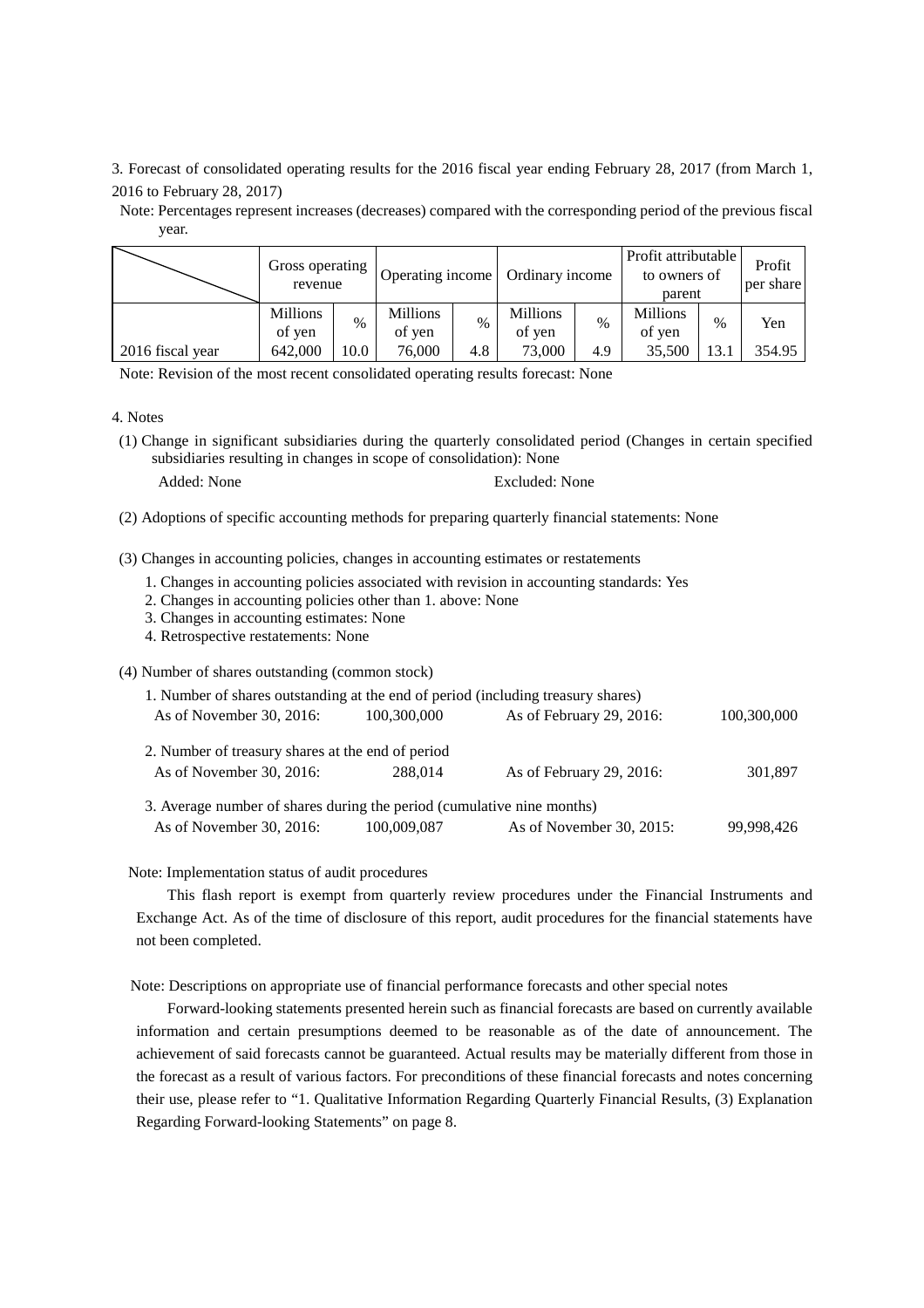## Contents

|                                                                                                     | $\overline{2}$ |
|-----------------------------------------------------------------------------------------------------|----------------|
|                                                                                                     | $\sqrt{2}$     |
|                                                                                                     | 8              |
|                                                                                                     | 8              |
|                                                                                                     | 9              |
| (1) Change in Significant Subsidiaries during the Quarterly Consolidated Period (Changes in Certain |                |
|                                                                                                     | 9              |
| (2) Adoptions of Specific Accounting Methods for Preparing Quarterly Financial Statements           | 9              |
| (3) Changes in Accounting Policies, Changes in Accounting Estimates or Restatements                 | 9              |
|                                                                                                     | 10             |
|                                                                                                     | 10             |
| (2) Consolidated Statement of Income and Consolidated Statement of Comprehensive Income             | 12             |
|                                                                                                     | 12             |
|                                                                                                     | 13             |
|                                                                                                     | 14             |
| (Going Concern Assumption) <b>Manufacture 1966</b> (Going Concern Assumption)                       | 14             |
|                                                                                                     | 14             |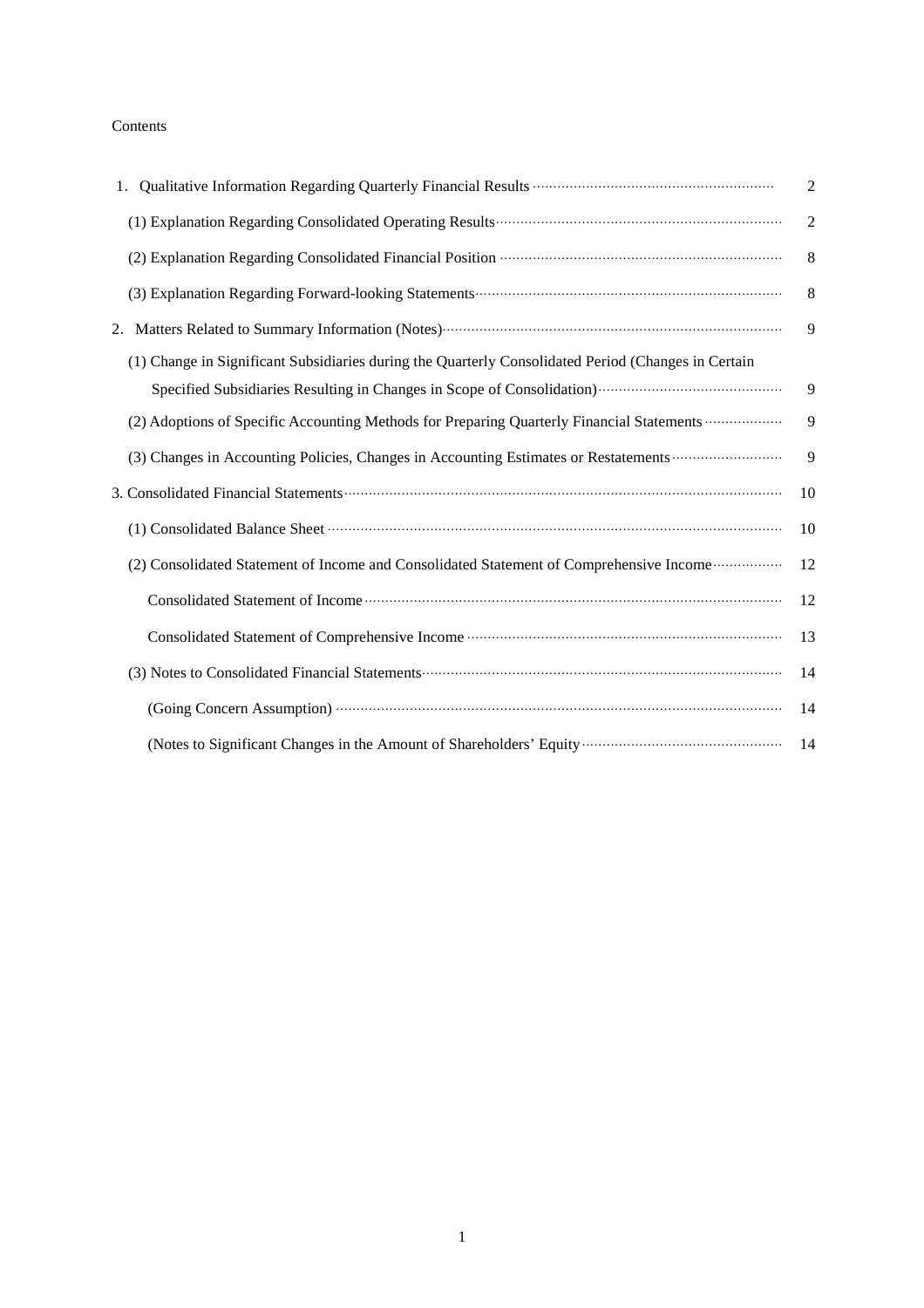## **1**.**Qualitative Information Regarding Quarterly Financial Results**

## **(1) Explanation Regarding Consolidated Operating Results**

During the third quarter of fiscal 2016, nine months from March 1 to November 30, 2016, we have launched our "1000-Day Action Plan" and focused our business activities on building Lawson's next-generation convenience store model. The convenience store industry is now undergoing a period of drastic transformation. This is attributable to changes in community needs resulting from an aging population and the prevalence of the nuclear family, among others, which have triggered a reorganization of the industry. Deeming the next three years as a crucial turning point for the Group, under the "1000-Day Action Plan," we have made efforts to evolve our business model as a manufacturing retailer targeting small catchment areas and to raise our store productivity to an unprecedented level toward the goal of fulfilling our customers' needs in everyday life by serving as an essential part of their communities.

As a result, for the third quarter of fiscal 2016 on a consolidated basis, gross operating revenue increased to 461,955 million yen (up 6.1% from previous fiscal year), operating income decreased to 57,685 million yen (down 7.0% from previous fiscal year), and ordinary income decreased to 56,906 million yen (down 6.2% from previous fiscal year). Profit attributable to owners of parent increased to 33,855 million yen (up 7.6% from previous fiscal year).

Furthermore, we also focused on promoting internal control and addressing operating risks across the entire Group based on the 2016 Basic Policy for Improvement of Internal Control Systems. We will continue promoting internal control across the board including companies that newly joined the Group.

Operating results by business segment were as follows:

## **(Domestic Convenience Store Business)**

In our convenience store business, in our effort to attract customers by serving as stores for everyday use, we strengthened our product lineup of our private brand, "Lawson Select," renovated existing stores, invested aggressively in advertising and sales promotions, and expanded and improved merchandise selection.

## [Store Operations]

In store operations, we continued to focus on reinforcing adherence to the Three Essential Practices, which emphasizes (1) serving customers courteously; (2) offering a merchandise assortment focused on basic items with high demand; and (3) keeping our stores and communities clean, and we strengthened our merchandise assortment of ready-made dishes, frozen food items, and seasonings by taking strong steps to renovate existing stores, including installing more refrigerators and freezer flatbeds as well as raising the heights of product display shelves and putting in more shelves.

## [Merchandising and Service Strategies]

On the merchandise side, we expanded our merchandise assortment under our "Lawson Select" brand, focusing on products purchased for everyday life, such as Japanese ready-made dishes and salads in the daily delivered food category. In addition, we expanded our soup menu lineup in response to the increased demand for a greater variety of vegetables from health-conscious customers, and it has been well received, mainly by female customers. To celebrate the 30th anniversary of our "Kara-age Kun" fried chicken in April 2016, we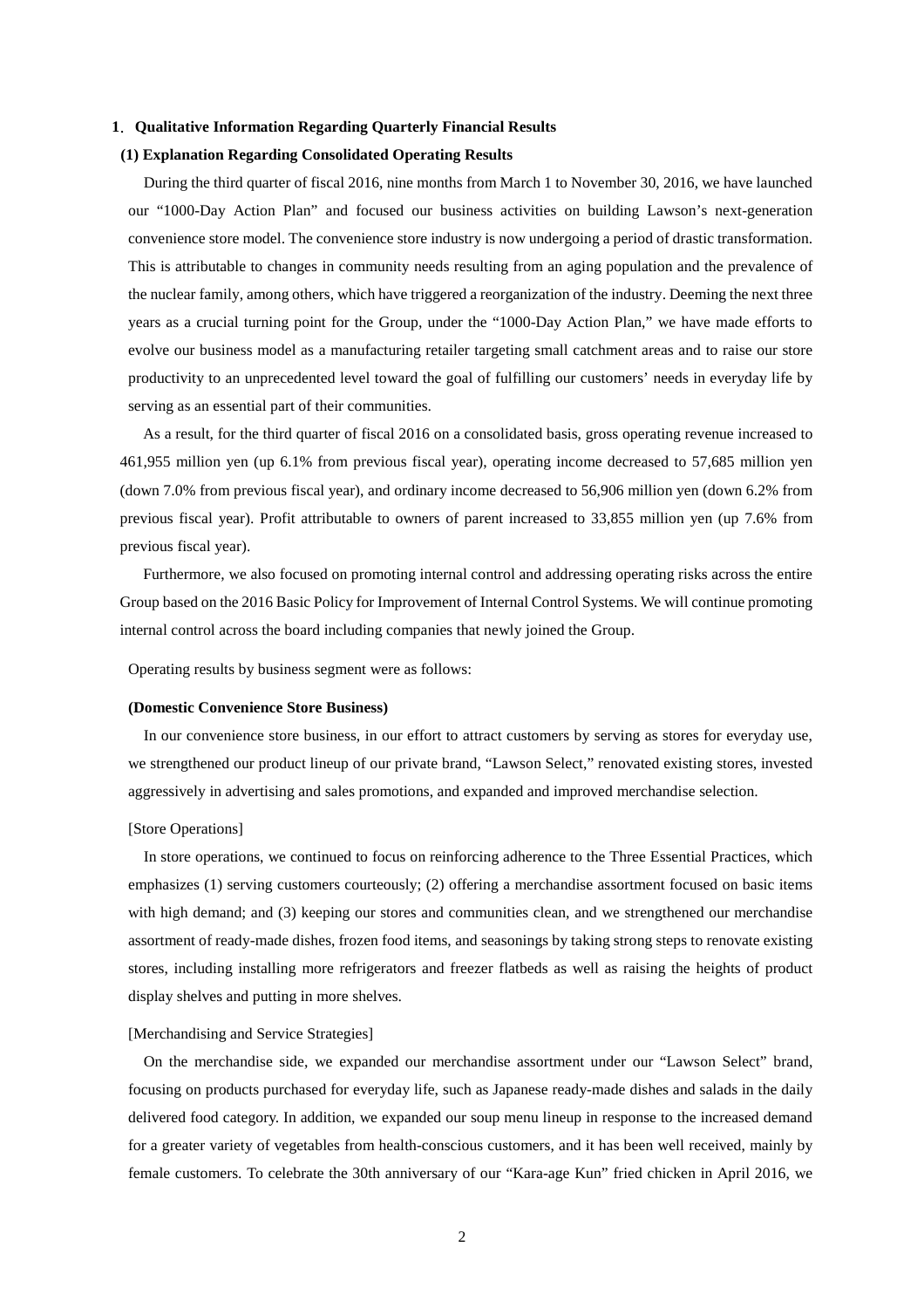divided Japan into 12 areas wherein we launched "Local Kara-age Kun," and held an event entitled "Local Kara-age Kun Grand Prix."

There are currently 23 Lawson Farms throughout the country. The farms assume the role of supplying safe and fresh fruits and vegetables to the Group's stores and factories that produce LAWSON's original products. With the aim of establishing an appropriate farm management system for Lawson Farms, Lawson has been endeavoring to obtain certification for Japan Good Agricultural Practice (JGAP), a set of agricultural production process management techniques. In July 2016, Lawson and the Presidents and CEOs of Lawson Farms were awarded the "GAP Initiative Award 2016" hosted by the Asia GAP Research Institute in recognition of their unrivalled contribution to the dissemination of Good Agricultural Practice (GAP) \*1. The Group will continue its efforts to deliver safe and secure products through such initiatives.

In addition to thus strengthening our merchandise lineup, we also enhanced our service offerings, one of which is our "Gift Cards" \*2, whose transaction value continued to remain solid.

On our sales promotion side, as our effort to increase the number of purchased items per customer, we rolled out a monthly promotional "Lawson Tokuichi!" campaign, where a 10% discount was offered on "Lawson Select" chilled/frozen foods as well as some items offered in the counter cases. Furthermore, measures to effectively attract customers were launched, including a "100-yen rice ball sale" for periods during which increases in sales are expected, a "speed lottery" themed on "Sandaime J Soul Brothers from EXILE TRIBE," which demonstrated our strength in the entertainment field, and rewarding Ponta Card members with five times the points on purchases in evenings and at night.

\*1 GAP: Good Agricultural Practice (A set of agricultural production process management techniques).

\*2 Gift Cards: Collective term for prepaid cards that can be used for online transactions.

| Fiscal period         | Previous 3rd Quarter   |               | Current 3rd Quarter  |               |  |  |
|-----------------------|------------------------|---------------|----------------------|---------------|--|--|
|                       | From March 1, 2015     |               | From March 1, 2016   |               |  |  |
|                       | to November 30, $2015$ |               | to November 30, 2016 |               |  |  |
|                       | Net sales              | Percentage of | Net sales            | Percentage of |  |  |
| Product categories    | (Millions of yen)      | total $(\%)$  | (Millions of yen)    | total $(\% )$ |  |  |
| Processed foods       | 785,018                | 52.9          | 812,155              | 52.6          |  |  |
| <b>Fast foods</b>     | 351,348                | 23.7          | 364,641              | 23.6          |  |  |
| Daily delivered foods | 209,657                | 14.1          | 222,472              | 14.4          |  |  |
| Non-food products     | 138,943                | 9.3           | 145,027              | 9.4           |  |  |
| Total                 | 1,484,968              | 100.0         | 1,544,297            | 100.0         |  |  |

[Breakdown of Sales by Merchandise Category at Chain Stores in Domestic Convenience Store Business]

[Store Development]

In opening new stores, the Group continued to focus on developing profitable stores.

With regard to our partnership initiatives with other chain retailers, based on a mega-franchise agreement concluded with Save On Corp., we remodeled 54 Save On stores into LAWSON stores which operated in Yamagata, Fukushima and Ibaraki Prefectures in a phased manner during the first half of fiscal 2016. Furthermore, under our partnership with Three F Co., Ltd., 22 Three F stores were remodeled to become LAWSON stores by November 2016. Also, L・TF Co., Ltd., a joint venture established in September 2016, operates (as of the end of November) 89 LAWSON Three F stores that were formerly Three F stores. Under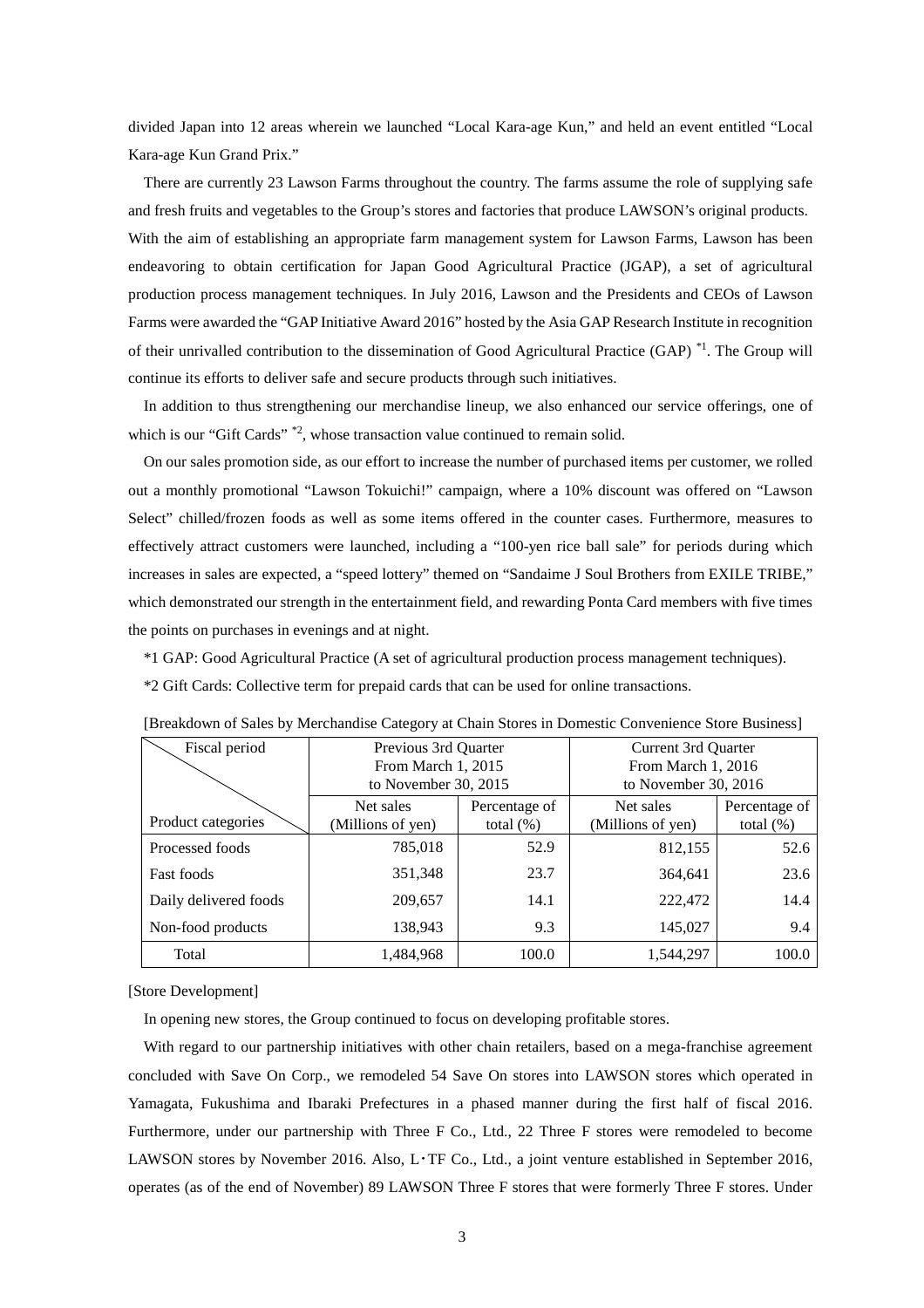our partnership with Poplar Co., Ltd., Lawson Sanin, Inc., a joint venture between Lawson and Poplar, commenced operation of a regional franchise business in the Tottori and Shimane region. The joint venture has consolidated all existing POPLAR-brand convenience stores in the region that had wished to shift to a joint LAWSON POPLAR brand and all stores run by Lawson's Tottori and Shimane branch offices. As of the end of November 2016, it operates a total of 271 stores (of which 40 are LAWSON POPLAR stores).

Furthermore, by building partnerships with dispensing pharmacy and drug store chains, we offer not only OTC pharmaceuticals, cosmetics, and daily necessities, but also offer a more numerous assortment of merchandise than conventional LAWSON stores. The number of stores offering non-prescription drugs has reached 149 stores (includes 40 pharmacy LAWSON stores equipped with drug-dispensing pharmacies) as of the end of November 2016. Furthermore, with the addition of Lawson Kure Hironagahama store, the first store serving as a nursing care hub center in Hiroshima Prefecture, which opened in July 2016, the number of stores offering nursing care consultation services has reached 7 as of the end of November 2016. We will continue to engage in establishing convenience store models that address and deal with social changes such as the aging population and increased health awareness.

With respect to LAWSON STORE100, we continued to increase the product composition ratio of 100-yen items (excluding tax) by scaling down product portions to respond to customer needs for value, and strengthened our popular fruit and vegetable lineup. As a result, existing-store sales for the period exceeded those for the same period of the previous fiscal year.

Consequently, the total number of LAWSON, NATURAL LAWSON, and LAWSON STORE100 stores opened and closed during current fiscal year stood at 743 and 311 stores, respectively, with the total number of stores in Japan reaching 12,312 as of the end of November 2016. \*3

In addition, equity method affiliates Lawson Kochi, Inc. operates 133 LAWSON chain stores in Kochi Prefecture, Lawson Minamikyushu, Inc. operates 190 LAWSON chain stores in Kagoshima Prefecture and Lawson Okinawa, Inc. operates 204 LAWSON chain stores in Okinawa Prefecture as of the end of November 2016.

\*3 The numbers of store openings and closings and total number of stores in Japan include stores operated by both Lawson, Inc. and Lawson Sanin, Inc.

|                        | Total stores as of<br>February 29, 2016 | Change during<br>fiscal year | Total stores as of<br>November 30, 2016 |
|------------------------|-----------------------------------------|------------------------------|-----------------------------------------|
| <b>LAWSON</b>          | 10,937                                  | 437                          | 11,374                                  |
| NATURAL LAWSON         | 134                                     |                              | 139                                     |
| <b>LAWSON STORE100</b> | 809                                     | (10)                         | 799                                     |
| Total                  | 11,880                                  | 432                          | 12,312                                  |

[Change in the Total Number of Domestic Stores]

(Note) These figures include stores operated by both Lawson, Inc. and Lawson Sanin, Inc.

Furthermore, LAWSON Three F and LAWSON POPLAR brand stores are also included.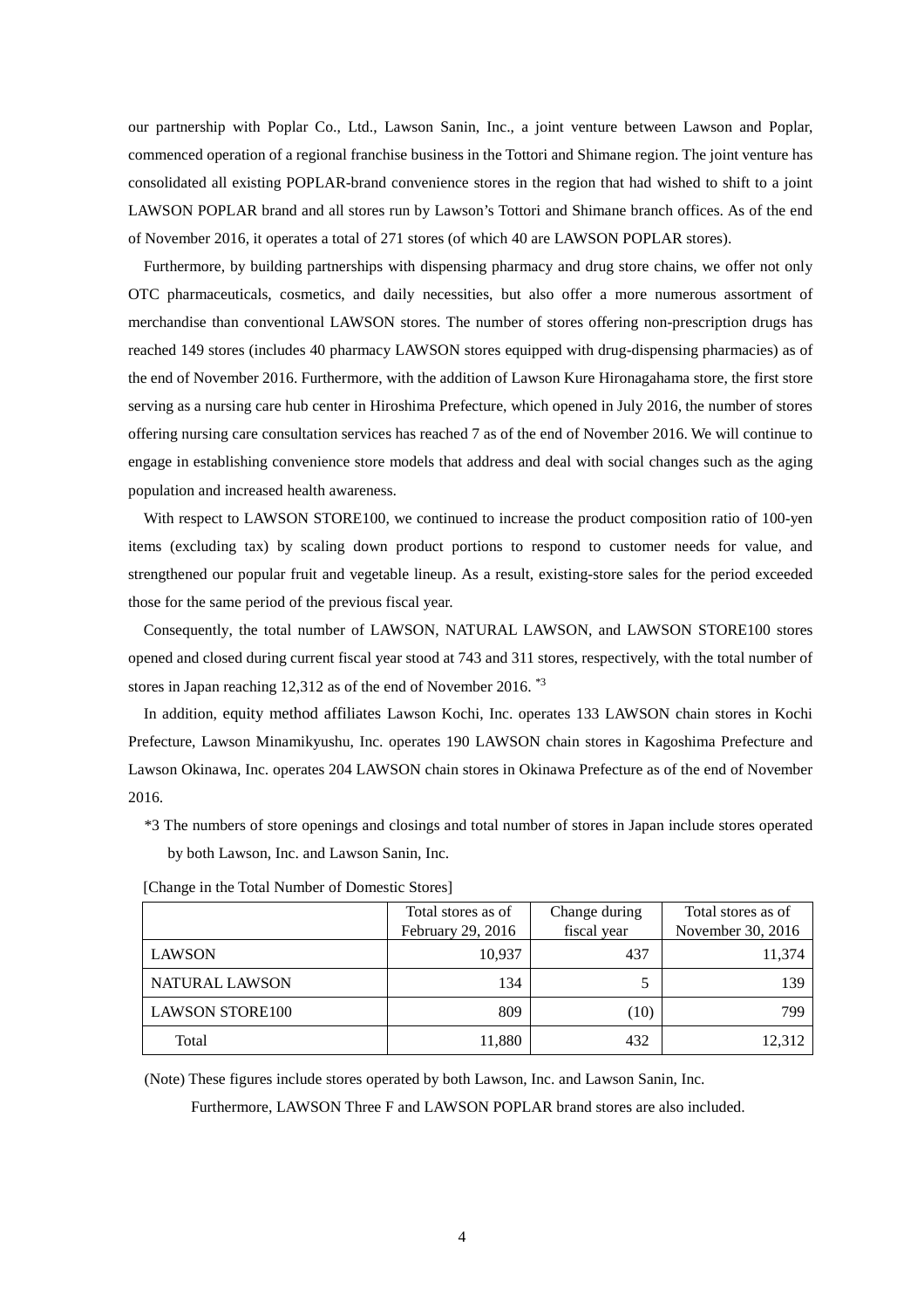| Prefecture | Number<br>of stores | Prefecture | <b>Number</b><br>of stores | Prefecture | Number<br>of stores | Prefecture          | Number<br>of stores |
|------------|---------------------|------------|----------------------------|------------|---------------------|---------------------|---------------------|
| Hokkaido   | 637                 | Ibaraki    | 186                        | Kyoto      | 326                 | Ehime               | 210                 |
| Aomori     | 229                 | Tokyo      | 1,568                      | Shiga      | 155                 | Tokushima           | 136                 |
| Akita      | 186                 | Kanagawa   | 852                        | Nara       | 126                 | Fukuoka             | 467                 |
| Iwate      | 166                 | Shizuoka   | 249                        | Wakayama   | 136                 | Saga                | 68                  |
| Miyagi     | 219                 | Yamanashi  | 122                        | Osaka      | 1,020               | Nagasaki            | 103                 |
| Yamagata   | 103                 | Nagano     | 169                        | Hyogo      | 650                 | Oita                | 172                 |
| Fukushima  | 125                 | Aichi      | 607                        | Okayama    | 165                 | Kumamoto            | 143                 |
| Niigata    | 145                 | Gifu       | 157                        | Hiroshima  | 194                 | Miyazaki            | 103                 |
| Tochigi    | 156                 | Mie        | 125                        | Yamaguchi  | 122                 | Total<br>(domestic) | 12,312              |
| Gunma      | 107                 | Ishikawa   | 105                        | Tottori    | 134                 |                     |                     |
| Saitama    | 574                 | Toyama     | 186                        | Shimane    | 137                 |                     |                     |
| Chiba      | 535                 | Fukui      | 106                        | Kagawa     | 131                 |                     |                     |

[Number of LAWSON stores by prefecture (As of November 30, 2016)]

(Note) These figures include stores operated by both Lawson, Inc. and Lawson Sanin, Inc.

Furthermore, LAWSON Three F and LAWSON POPLAR brand stores are also included.

## [Other]

With regards to our efforts in home convenience, we will strive to enhance customer convenience by additionally partnering with other companies to establish an "Open Platform" based on the networks of LAWSON stores that offer a range of services encompassing ordering, collection, and home delivery.

With respect to distribution, from March 2016, we commenced operation of our distribution center, a threetemperature-zone distribution center offering an integrated environment for chilled, frozen and ambienttemperature foods. Through independent operation of the distribution center, we aim at further streamlining the entire supply chain and improving store productivity.

As a result, Domestic Convenience Store Business posted gross operating revenue of 321,441 million yen (up 6.5% from previous fiscal year) and segment profit of 48,500 million yen (down 8.4% from previous fiscal year).

#### (**Seijo Ishii Business**)

The number of directly operated Seijo Ishii stores, a high-end supermarket chain offering quality foods, reached 130 as of the end of November 2016. Sales remained robust, and in April 2016, the first Seijo Ishii store combining "Le Bar a Vin 52" was opened in Atre Ebisu West. With respect to merchandise, a new private brand dubbed "desica" was launched, which achieved strong sales. Collaborations between SEIJO ISHII and our Domestic Convenience Store Business were promoted, such as expanding Seijo Ishii's selection of wine offered at NATURAL LAWSON stores, jointly importing confectionery, and rolling out jointly developed products including nuts and cup soup. We will continue to enhance the brand image and corporate value of SEIJO ISHII Co., Ltd., while absorbing the company's product development expertise, knowhow acquired as a manufacturing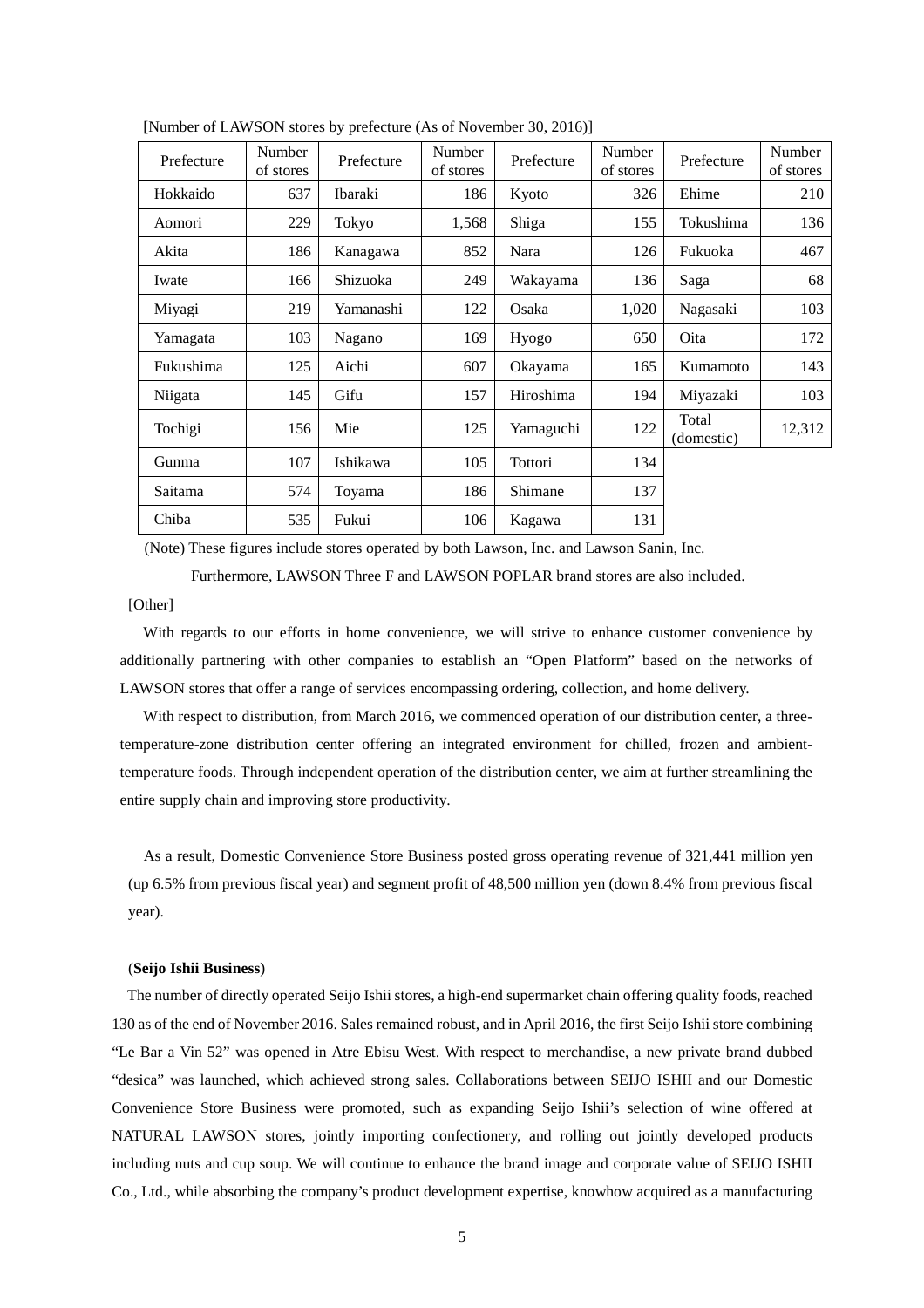retailer, and sales methods, to strengthen our Domestic Convenience Store Business.

As a result, Seijo Ishii Business posted gross operating revenue of 53,364 million yen (up 7.5% from previous fiscal year) and segment profit of 3,852 million yen (up 17.7% from previous fiscal year).

#### **(Entertainment-related Business)**

With regards to Entertainment-related Business, Lawson HMV Entertainment, which forms the core of entertainment related business, posted a solid performance led by an increase in ticket sales and continued to secure top position in the ticketing industry. Regarding HMV stores that combine selling music CDs and DVDs, the second "HMV Record Shop," a used analog record and CD store, was opened in Shinjuku, and was well received. The number of HMV stores that sell music CDs and DVDs totaled 55 as of the end of November 2016. We will strive to offer an even wider selection of products and services to better respond to customer needs, for example, by expanding our entertainment business. In April 2016, United Cinemas Co., Ltd. opened the "Premium Dining Cinema" in Fukuoka-shi, Kyushu, as the first cinema in Japan where moviegoers can dine while enjoying a film. Furthermore, United Cinemas Co., Ltd. operates a total of 38 sites with 340 screens (includes those under management contract) at its cinemas nationwide as of the end of November 2016.

As a result, Entertainment-related Business posted gross operating revenue of 54,231 million yen (up 0.7% from previous fiscal year) and segment profit of 3,084 million yen (down 14.6% from previous fiscal year).

#### **(Other Business)**

In addition to the aforementioned businesses, the Group is also involved in the Overseas Business and the Financial Services-related Business.

With regards to Overseas Business, the Group's operating companies opened LAWSON stores in the People's Republic of China, Thailand, Indonesia, the Philippines, and the United States of America (Hawaii), and in October 2016, the total number of stores overseas exceeded the 1,000 mark.

In China, we mark our 20th anniversary in July 2016 since we became the first Japanese convenience store to advance into Shanghai. We made inroads into Wuhan in China's Hubei Province in May 2016.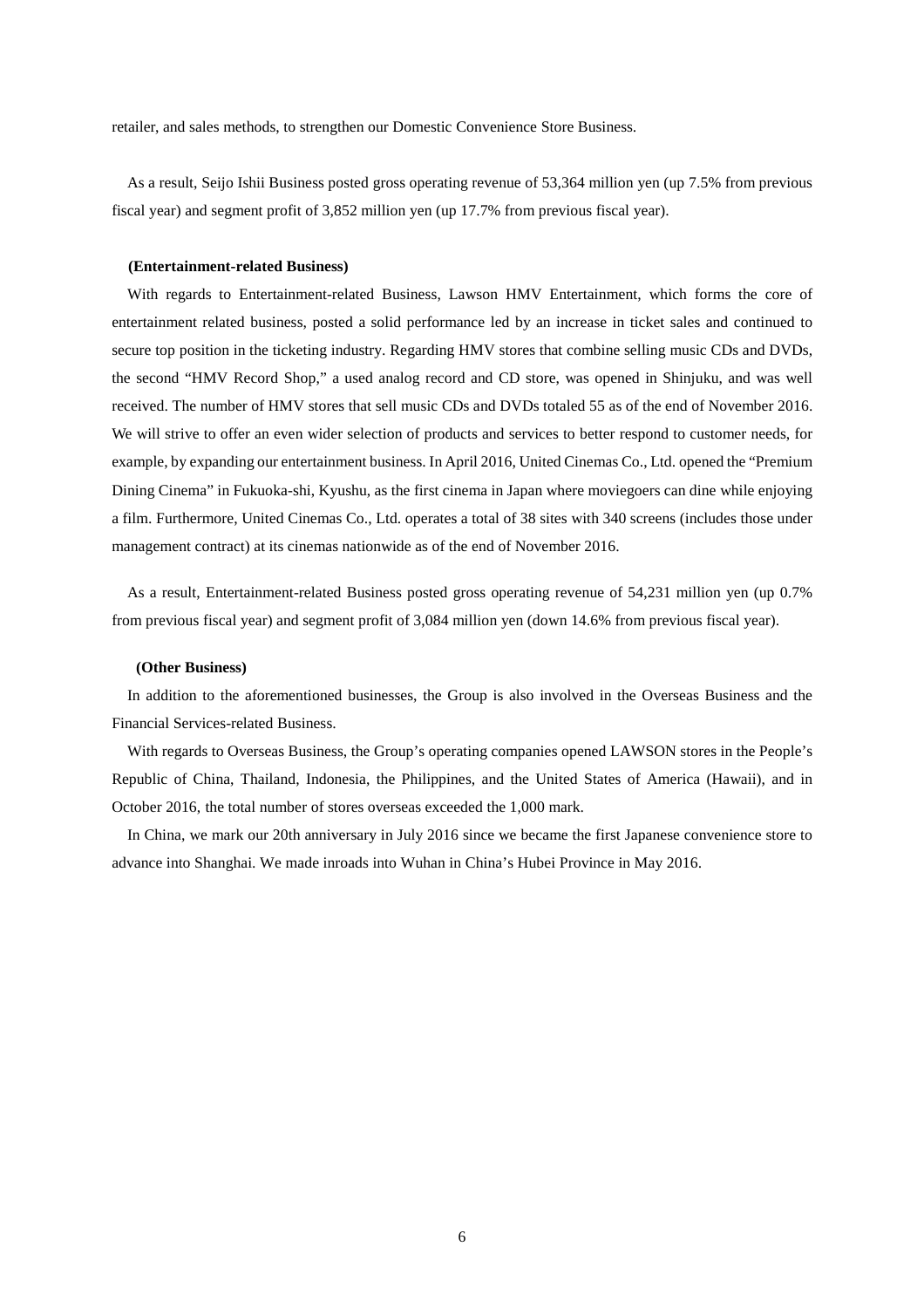|                                        | Number of stores    | Change        | Number of stores    |
|----------------------------------------|---------------------|---------------|---------------------|
| Country/Region                         | (As of February 29, | during fiscal | (As of November 30, |
|                                        | 2016)               | year          | 2016)               |
| China<br>Shanghai and surrounding area | 458                 | 145           | 603                 |
| Chongqing<br>China                     | 110                 | 19            | 129                 |
| Dalian<br>China                        | 53                  | 22            | 75                  |
| China<br><b>Beijing</b>                | 34                  | 10            | 44                  |
| China<br>Wuhan                         |                     | 39            | 39                  |
| Thailand                               | 47                  | 32            | 79                  |
| Indonesia                              | 38                  | (2)           | 36                  |
| Philippines                            | 16                  | 10            | 26                  |
| United States of America<br>Hawaii     | 2                   |               | $\overline{2}$      |
| Total                                  | 758                 | 275           | 1,033               |

## [Distribution of LAWSON Brand Stores Overseas by Region]

Lawson ATM Networks, Inc., which operates a Financial Services-related Business, continued contributing to consolidated results owing to an increase in the number of ATMs installed. We strengthened partnerships with new financial institutions bringing the total number of our financial institution partners to 85 nationwide (up 5 from previous fiscal year), including online banks, and the number of ATMs installed nationwide to 11,634 (up 433 from previous fiscal year) as of the end of November 2016.

In November 2016, we established Lawson Bank Preparatory Company, Inc., which aims to establish a bank leveraging Lawson's previous experience in financial services, and meet necessary preconditions for obtaining approval from the relevant authorities.

As a result, Other Business posted gross operating revenue of 38,285 million yen (up 10.0% from previous fiscal year) and segment profit of 2,242 million yen (down 0.0% from previous fiscal year).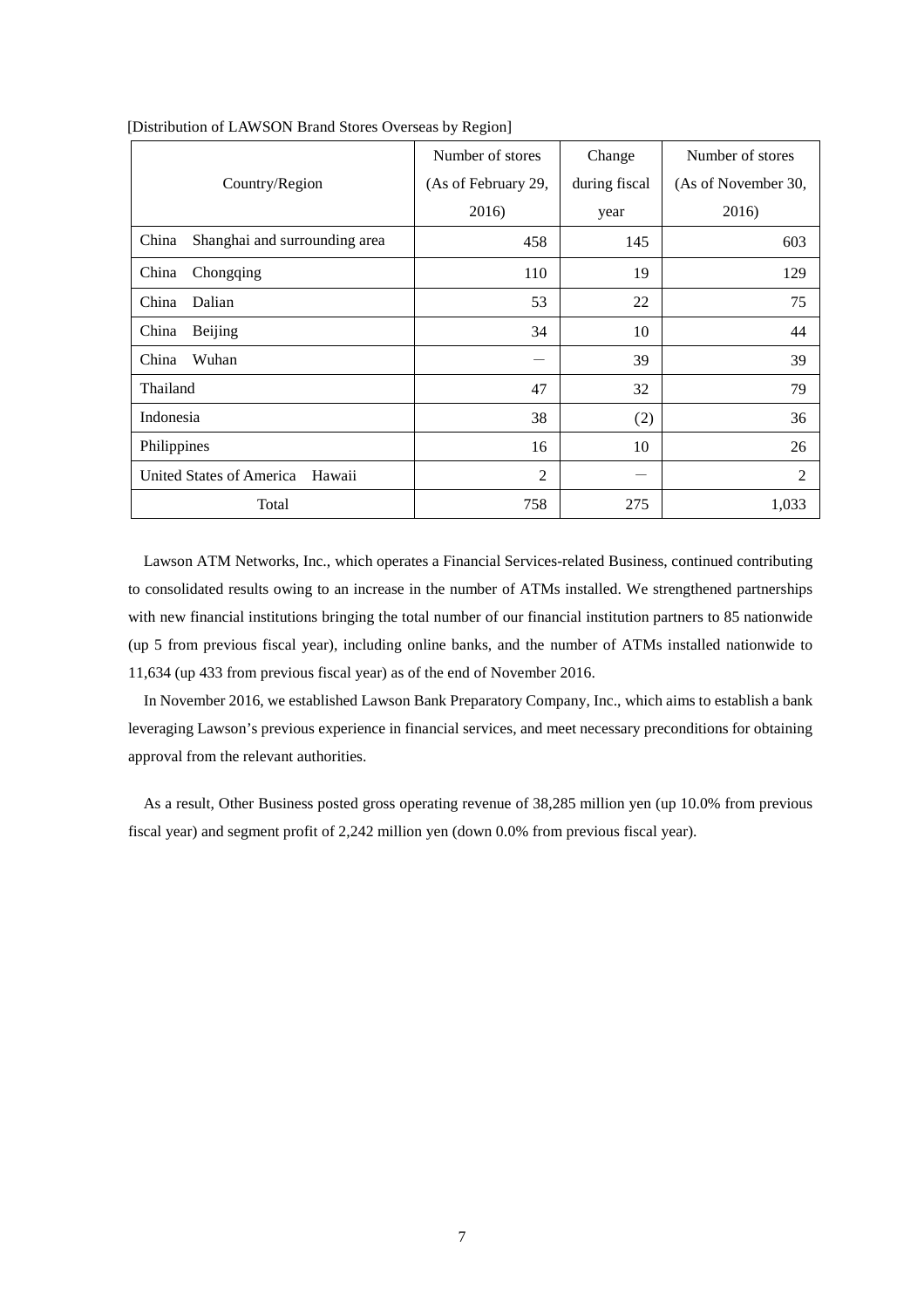### **(2) Explanation Regarding Consolidated Financial Position**

Current assets increased by 16,173 million yen from the end of the previous fiscal year to 240,382 million yen, mainly reflecting an increase of 14,008 million yen in accounts receivable-other. Non-current assets increased by 34,553 million yen from the end of the previous fiscal year to 613,556 million yen, mainly reflecting an increase of 23,960 million yen in property and store equipment. Consequently, total assets increased by 50,727 million yen from the end of the previous fiscal year to 853,939 million yen.

 Current liabilities increased by 32,248 million yen from the end of the previous fiscal year to 351,855 million yen, mainly reflecting an increase of 11,791 million yen in accounts payable-trade, an increase of 5,680 million yen in accounts payable-other and an increase of 16,141 million yen in deposits received. Noncurrent liabilities increased by 9,544 million yen from the end of the previous fiscal year to 220,152 million yen, mainly reflecting an increase of 9,792 million yen in lease obligations. Consequently, total liabilities increased by 41,792 million yen from the end of the previous fiscal year to 572,008 million yen.

 Net assets increased by 8,934 million yen from the end of the previous fiscal year to 281,931 million yen, mainly reflecting an increase of 7,960 million yen in retained earnings. Consequently, shareholders' equity ratio was 31.7%, down from 32.9% as of the end of the previous fiscal year.

#### **(3) Explanation Regarding Forward-looking Statements**

The financial forecasts remain unchanged from those announced on October 12, 2016.

At the Board of Directors meeting held on December 21, 2016, the Company reaffirmed its resolution that it would support the tender offer for shares of the Company's common stock by Mitsubishi Corporation, given the fact that all conditions have been fulfilled, including the completion of procedures required by competition laws in Japan and overseas.

Furthermore, on February 9, 2017, if the tender offer is commenced and the maximum number of shares in the tender offer is reached, the Company will become a consolidated subsidiary of Mitsubishi Corporation, which will then hold more than 50% of its outstanding shares. However, Mitsubishi Corporation plans to maintain the listing of Lawson shares after completion of the tender offer.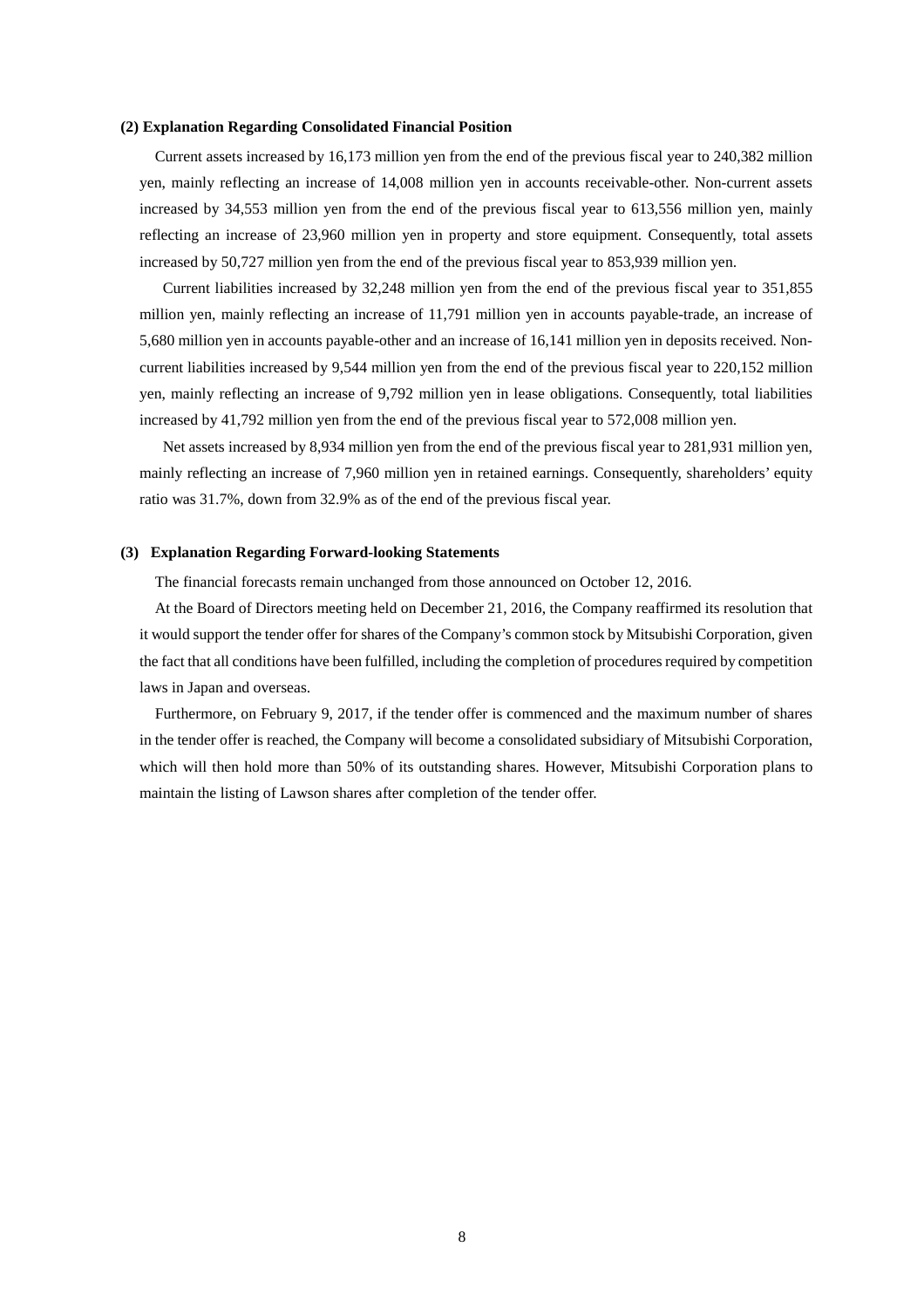## **2**.**Matters Related to Summary Information (Notes)**

- **(1) Change in Significant Subsidiaries during the Quarterly Consolidated Period (Changes in Certain Specified Subsidiaries Resulting in Changes in Scope of Consolidation)**  Not Applicable.
- **(2) Adoptions of Specific Accounting Methods for Preparing Quarterly Financial Statements**  Not Applicable.

### **(3) Changes in Accounting Policies, Changes in Accounting Estimates or Restatements**

(Changes in Accounting Policies)

The Company and its domestic consolidated subsidiaries are applying "Accounting Standard for Business Combinations" (Accounting Standards Board of Japan (ASBJ)) Statement No. 21, revised September 13, 2013; hereinafter, "Business Combination Accounting Standard"), "Accounting Standard for Consolidated Financial Statements" (ASBJ Statement No. 22, revised September 13, 2013; hereinafter, "Consolidated Accounting Standard") and "Accounting Standard for Business Divestitures" (ASBJ Statement No. 7, revised September 13, 2013; hereinafter, "Business Divestiture Accounting Standard"), etc., from the first quarter of the fiscal year ending February 28, 2017. Under these revised accounting standards, any differences arising from changes in a parent's ownership interests in subsidiaries when the parent retains control are recognized in capital surplus and acquisition-related costs are expensed in the fiscal year in which they were incurred. For business combinations completed from the beginning of the first quarter, the Company applies a method in which any adjustments to the allocation of acquisition costs arising from the finalization of provisional accounting treatment are reflected in the consolidated financial statements for the period in which the business combination occurs. In addition, the presentation of quarterly profit, etc., was changed and "Minority interests" was changed to "Non-controlling interests." The quarterly consolidated financial statements and the consolidated financial statements for the previous third quarter and the previous fiscal year have been reclassified to reflect this change in presentation.

The Company has applied the transitional treatment prescribed in Article 58-2 (4) of the Business Combination Accounting Standard, Article 44-5 (4) of the Consolidated Accounting Standard, and Article 57-4 (4) of the Business Divestiture Accounting Standard from the beginning of the first quarter of the fiscal year ending February 28, 2017. Meanwhile, the Company will be following the transition procedures set forth in Article 58-2 (1) of the Business Combination Accounting Standard, Article 28-13 of the Accounting Standard for Quarterly Financial Statements, and Article 81-7 of the Implementation Guidance on Accounting Standard for Quarterly Financial Statements in reviewing the allocation of acquisition-related costs resulting from the finalization of provisional accounting treatment for business combinations that take effect from the beginning of the first quarter of the fiscal year ending February 28, 2017.

As a result, profit before income taxes of the third quarter of the consolidated fiscal year decreased by 2,583 million yen. Furthermore, capital surplus at the end of the third quarter of the consolidated fiscal year increased by 1,387 million yen.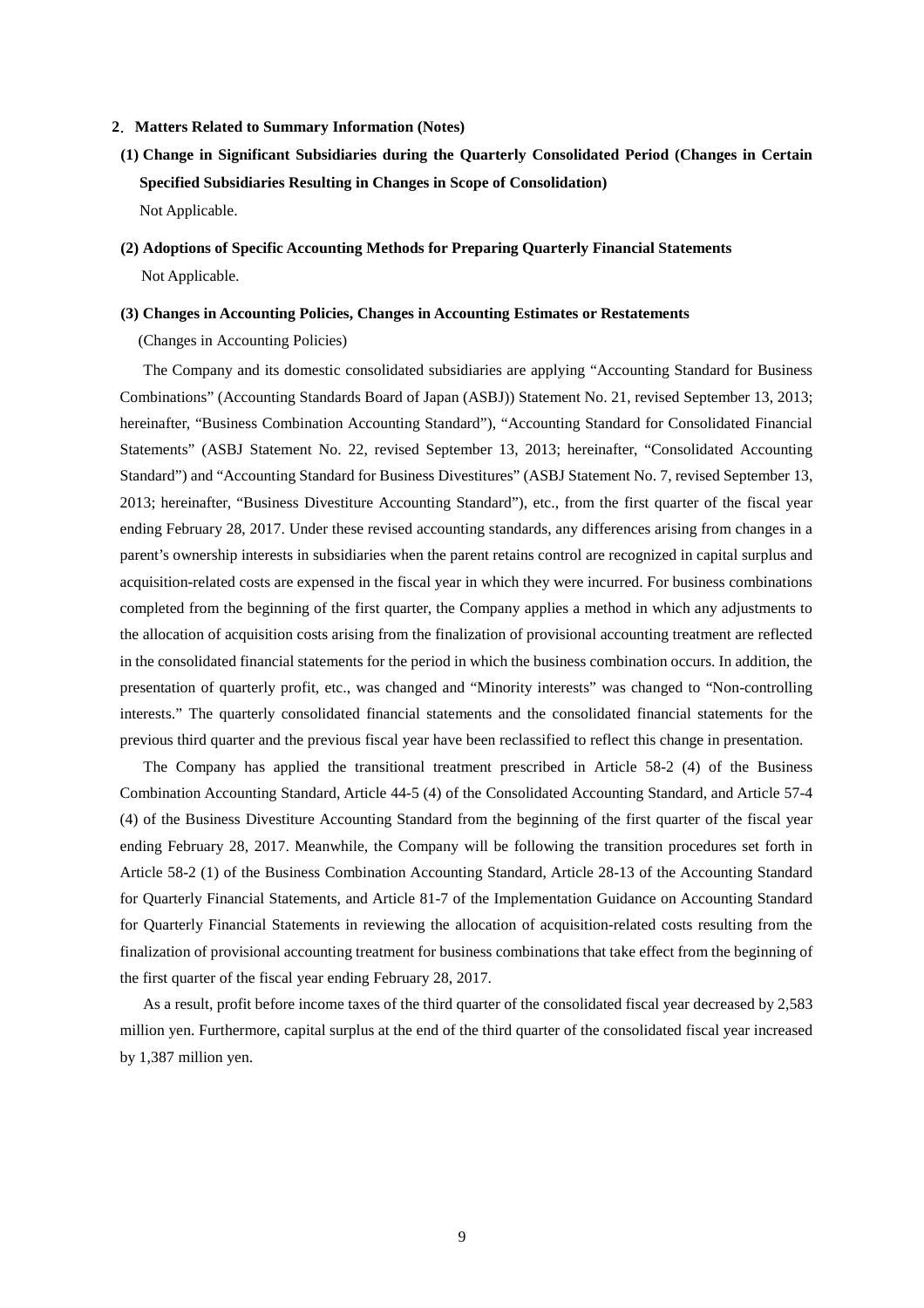# **3. Consolidated Financial Statements**

## **(1) Consolidated Balance Sheet**

As of February 29, 2016 and November 30, 2016

|                                                |                      | (Millions of yen)   |
|------------------------------------------------|----------------------|---------------------|
|                                                | Previous fiscal year | Current 3rd Quarter |
|                                                | As of                | As of               |
|                                                | February 29, 2016    | November 30, 2016   |
| Assets                                         |                      |                     |
| <b>Current assets:</b>                         |                      |                     |
| Cash and deposits                              | 69,797               | 62,008              |
| Accounts receivable-due from franchised stores | 30,547               | 40,465              |
| Merchandise                                    | 17,976               | 18,615              |
| Accounts receivable-other                      | 67,736               | 81,744              |
| Deferred tax assets                            | 4,524                | 3,012               |
| Other                                          | 33,635               | 34,561              |
| Allowance for doubtful accounts                | (8)                  | (24)                |
| <b>Total current assets</b>                    | 224,209              | 240,382             |
| <b>Non-current assets:</b>                     |                      |                     |
| Property and store equipment:                  |                      |                     |
| Buildings and structures, net                  | 167,098              | 182,704             |
| Tools, furniture and fixtures, net             | 16,307               | 18,414              |
| Leased assets, net                             | 101,546              | 112,540             |
| Other, net                                     | 17,808               | 13,062              |
| Total property and store equipment             | 302,761              | 326,722             |
| <b>Intangible assets:</b>                      |                      |                     |
| Software                                       | 26,377               | 34,637              |
| Goodwill                                       | 46,309               | 47,561              |
| Trademark right                                | 11,381               | 10,948              |
| Other                                          | 527                  | 503                 |
| <b>Total intangible assets</b>                 | 84,595               | 93,650              |
| <b>Investments and other assets:</b>           |                      |                     |
| Long-term loans receivable                     | 40,886               | 42,529              |
| Guarantee deposits                             | 92,495               | 95,396              |
| Deferred tax assets                            | 22,016               | 20,496              |
| Other                                          | 37,107               | 35,627              |
| Allowance for doubtful accounts                | (860)                | (866)               |
| <b>Total investments and other assets</b>      | 191,645              | 193,183             |
| <b>Total non-current assets</b>                | 579,002              | 613,556             |
| <b>Total assets</b>                            | 803,212              | 853,939             |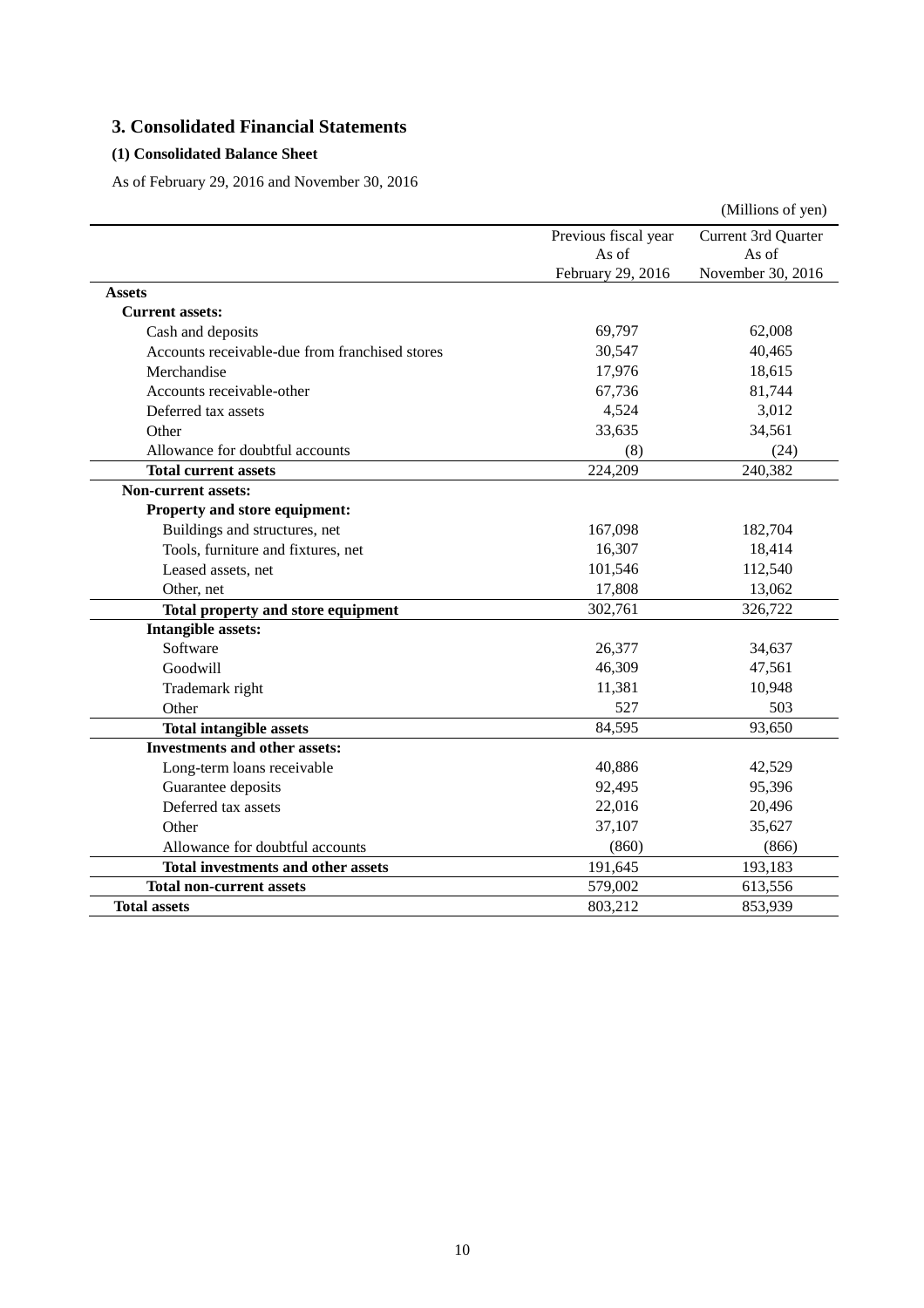|                                                         |                      | (Millions of yen)   |
|---------------------------------------------------------|----------------------|---------------------|
|                                                         | Previous fiscal year | Current 3rd Quarter |
|                                                         | As of                | As of               |
|                                                         | February 29, 2016    | November 30, 2016   |
| <b>Liabilities</b>                                      |                      |                     |
| <b>Current liabilities:</b>                             |                      |                     |
| Accounts payable-trade                                  | 112,225              | 124,016             |
| Short-term loans payable                                | 1,990                | 1,210               |
| Current portion of long-term loans payable              | 575                  | 575                 |
| Lease obligations                                       | 23,898               | 27,076              |
| Accounts payable-other                                  | 57,214               | 62,895              |
| Income taxes payable                                    | 8,500                | 5,556               |
| Deposits received                                       | 101,908              | 118,050             |
| Provision for bonuses                                   | 3,832                | 2,030               |
| Other                                                   | 9,462                | 10,444              |
| <b>Total current liabilities</b>                        | 319,607              | 351,855             |
| <b>Non-current liabilities:</b>                         |                      |                     |
| Long-term loans payable                                 | 57,562               | 56,999              |
| Lease obligations                                       | 88,060               | 97,852              |
| Provision for retirement benefits to executive officers |                      |                     |
| and audit and supervisory board members                 | 413                  | 434                 |
| Net defined benefit liability                           | 12,186               | 12,783              |
| Asset retirement obligations                            | 24,664               | 26,225              |
| Other                                                   | 27,719               | 25,857              |
| <b>Total non-current liabilities</b>                    | 210,607              | 220,152             |
| <b>Total liabilities</b>                                | 530,215              | 572,008             |
| <b>Net assets</b>                                       |                      |                     |
| Shareholders' equity:                                   |                      |                     |
| Capital stock                                           | 58,506               | 58,506              |
| Capital surplus                                         | 47,697               | 49,083              |
| Retained earnings                                       | 154,608              | 162,569             |
| Treasury shares                                         | (1,280)              | (1,221)             |
| Total shareholders' equity                              | 259,532              | 268,938             |
| Accumulated other comprehensive income:                 |                      |                     |
| Valuation difference on available-for-sale securities   | 801                  | 136                 |
| Revaluation reserve for land                            | (566)                | (566)               |
| Foreign currency translation adjustment                 | 5,531                | 3,301               |
| Remeasurements of defined benefit plans                 | (906)                | (842)               |
| Total accumulated other comprehensive income            | 4,860                | 2,029               |
| Subscription rights to shares                           | 307                  | 323                 |
| <b>Non-controlling interests</b>                        | 8,296                | 10,641              |
| <b>Total net assets</b>                                 | 272,997              | 281,931             |
| <b>Total liabilities and net assets</b>                 | 803,212              | 853,939             |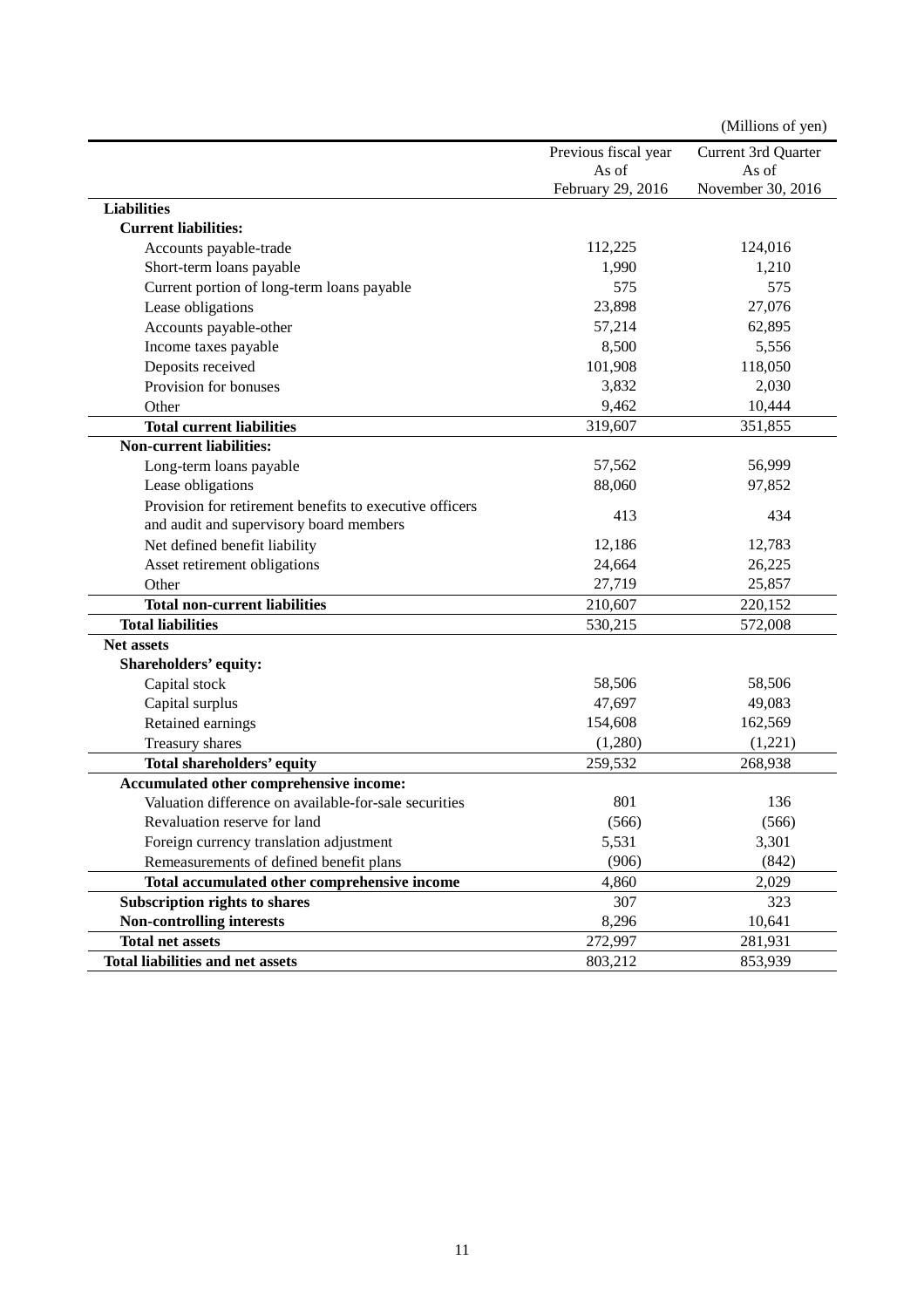## **(2) Consolidated Statement of Income and Consolidated Statement of Comprehensive Income**

## **Consolidated Statement of Income**

For the third quarter of the fiscal year ended February 29, 2016 and the third quarter of the fiscal year ending February 28, 2017

|                                                        |                      | (Millions of yen)    |
|--------------------------------------------------------|----------------------|----------------------|
|                                                        | Previous 3rd Quarter | Current 3rd Quarter  |
|                                                        | From March 1,2015    | From March 1,2016    |
|                                                        | to November 30, 2015 | to November 30, 2016 |
| <b>Gross operating revenue</b>                         | 435,534              | 461,955              |
| <b>Net sales</b>                                       | 166,592              | 176,718              |
| <b>Cost of sales</b>                                   | 114,248              | 121,516              |
| <b>Gross profit</b>                                    | 52,343               | 55,201               |
| <b>Operating revenue:</b>                              |                      |                      |
| Income from franchised stores                          | 198,681              | 208,907              |
| Other operating revenue                                | 70,260               | 76,329               |
| <b>Total operating revenue</b>                         | 268,942              | 285,237              |
| <b>Operating gross profit</b>                          | 321,286              | 340,439              |
| Selling, general and administrative expenses           | 259,227              | 282,754              |
| <b>Operating income</b>                                | 62,058               | 57,685               |
| Non-operating income:                                  |                      |                      |
| Interest income                                        | 569                  | 542                  |
| Share of profit of entities accounted for using equity | 320                  | 494                  |
| method                                                 |                      |                      |
| Other                                                  | 1,417                | 1,960                |
| <b>Total non-operating income</b>                      | 2,307                | 2,997                |
| Non-operating expenses:                                |                      |                      |
| Interest expenses                                      | 1,390                | 1,434                |
| Loss on cancellation of leases                         | 1,466                | 1,000                |
| Other                                                  | 831                  | 1,341                |
| <b>Total non-operating expenses</b>                    | 3,688                | 3,776                |
| <b>Ordinary income</b>                                 | 60,677               | 56,906               |
| <b>Extraordinary income:</b>                           |                      |                      |
| Gain on change in equity                               | 892                  |                      |
| <b>Total extraordinary income</b>                      | 892                  |                      |
| <b>Extraordinary losses:</b>                           |                      |                      |
| Loss on retirement of non-current assets               | 2,821                | 2,420                |
| Impairment loss                                        | 5,125                | 686                  |
| Other                                                  |                      | 284                  |
| <b>Total extraordinary losses</b>                      | 7,947                | 3,391                |
| Profit before income taxes                             | 53,622               | 53,514               |
| Income taxes-current                                   | 15,619               | 13,944               |
| Income taxes-deferred                                  | 5,959                | 5,098                |
| <b>Total income taxes</b>                              | 21,578               | 19,042               |
| Profit                                                 | 32,043               | 34,472               |
| Profit attributable to non-controlling interests       | 571                  | 617                  |
| Profit attributable to owners of parent                | 31,472               | 33,855               |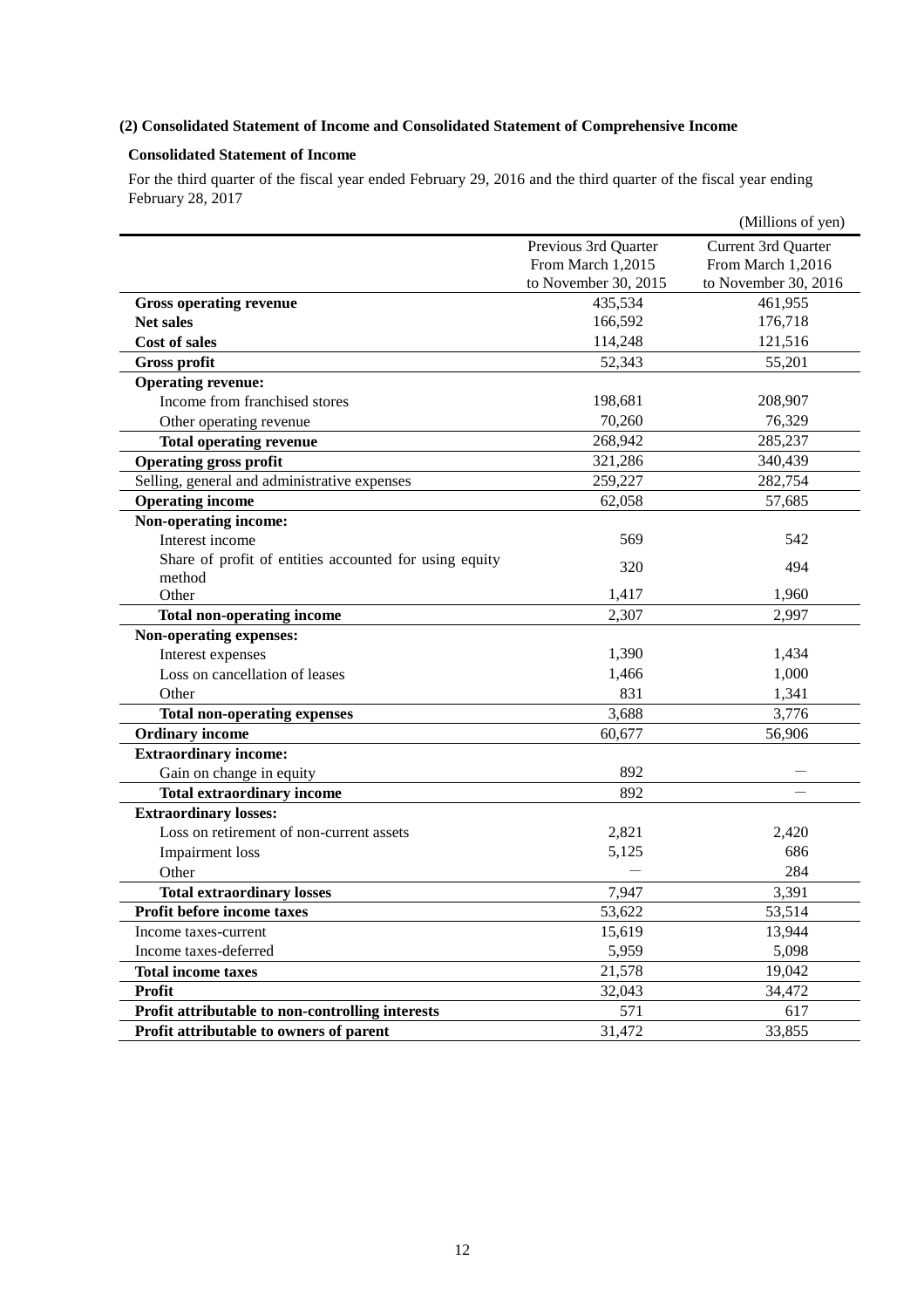# **Consolidated Statement of Comprehensive Income**

For the third quarter of the fiscal year ended February 29, 2016 and the third quarter of the fiscal year ending February 28, 2017

|                                                       |                      | (Millions of yen)    |
|-------------------------------------------------------|----------------------|----------------------|
|                                                       | Previous 3rd Quarter | Current 3rd Quarter  |
|                                                       | From March 1,2015    | From March 1,2016    |
|                                                       | to November 30, 2015 | to November 30, 2016 |
| <b>Profit</b>                                         | 32,043               | 34,472               |
| Other comprehensive income                            |                      |                      |
| Valuation difference on available-for-sale securities | 1,048                | (665)                |
| Foreign currency translation adjustment               | (72)                 | (2,341)              |
| Remeasurements of defined benefit plans               | 35                   | 63                   |
| Total other comprehensive income                      | 1,012                | (2,942)              |
| <b>Comprehensive income</b>                           | 33,055               | 31,529               |
| Comprehensive income attributable to                  |                      |                      |
| Owners of parent                                      | 32,276               | 31,023               |
| Non-controlling interests                             | 779                  | 505                  |